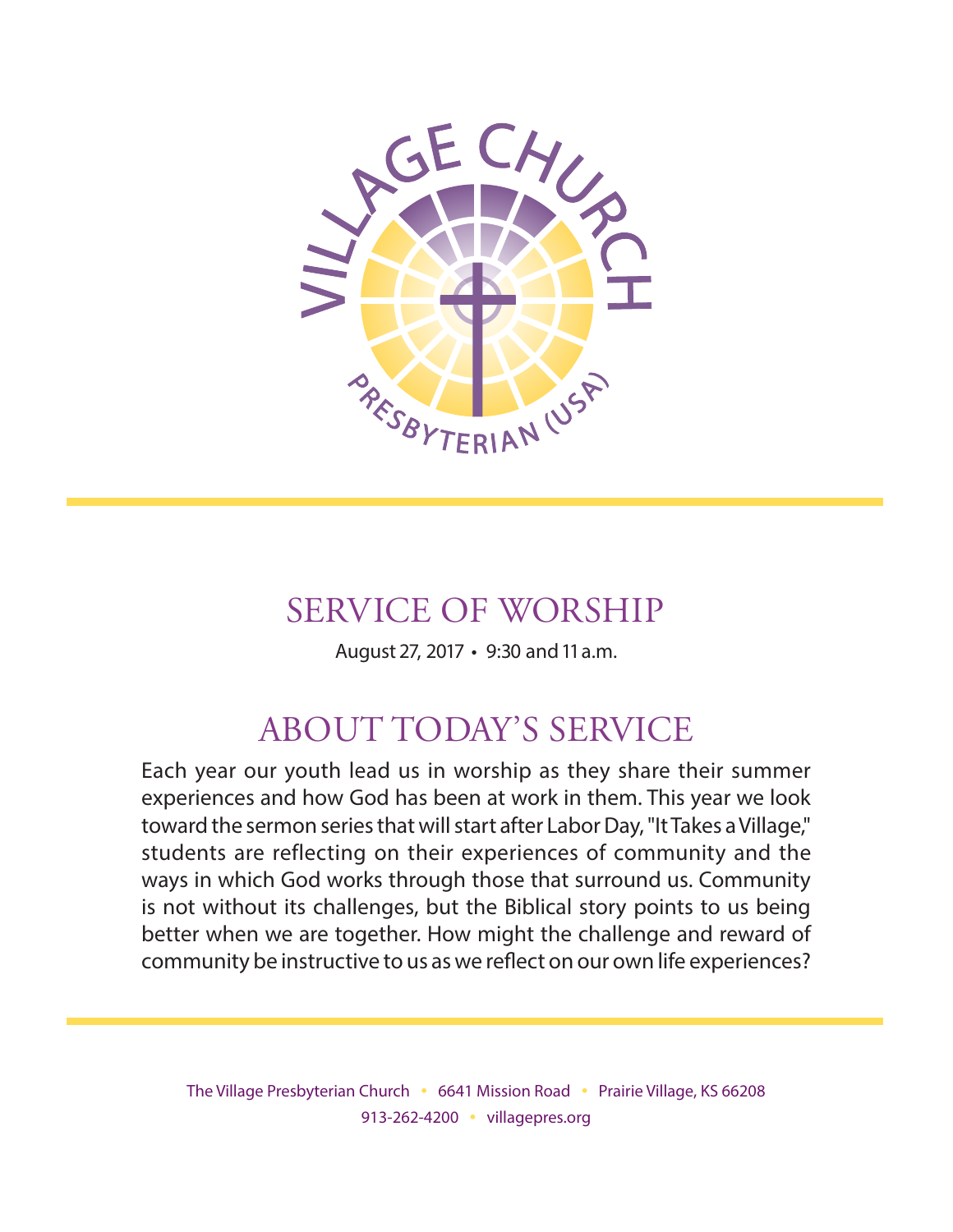# GOD'S PEOPLE GATHER

Prelude *Fantasia on KINGSFOLD* by Aaron David Miller

Introit *I Will Magnify the Lord* by Becky Pearce, Cindy Minor, Jimmy Pearce, Tim Minor Colin Webb, trumpet; Katie Parks, french horn

 Call to Worship Lucy Minor and Ella Hans (9:30 a.m.) Sydney Newton and Sophie Henschel (11 a.m.)

We gather together to praise God who cares for all. **And so our desire is to give thanks with our whole hearts.**

We gather together to praise God who does not abandon God's creation. **And so our desire is to steward this world and all God's creation.**

We gather together to praise God who cares for the lowly. **And so our desire is to love and care for all people.**

We gather together to dwell in God's Word, to build up one another, and give thanks. **And so our desire is to pray, to seek grace and mercy, and to sing!**

\*Hymn, No. 757 *Today We All Are Called to Be Disciples* KINGSFOLD

Olivia Perry (11 a.m.)

\*Prayer of Confession William Muller (9:30 a.m.)

**Merciful God,** 

**We confess that so often we do not care for each other the way You call us to.** 

**We pass by our brothers and sisters when they need us most.** 

**We speak unkind words.** 

**We view our diferences as inferiorities.** 

**Forgive us, Lord.** 

**Help us to embrace our diferences,** 

**to build each other up,** 

**and to invite the stranger in as we would our own family.**

**Empower us to build a community that refects Your goodness,** 

Your grace, and Your love. (Silent prayer)

\*Assurance of God's Grace  $\sim$  Nick Orr (9:30 a.m.)

Chase Conderman (11 a.m.)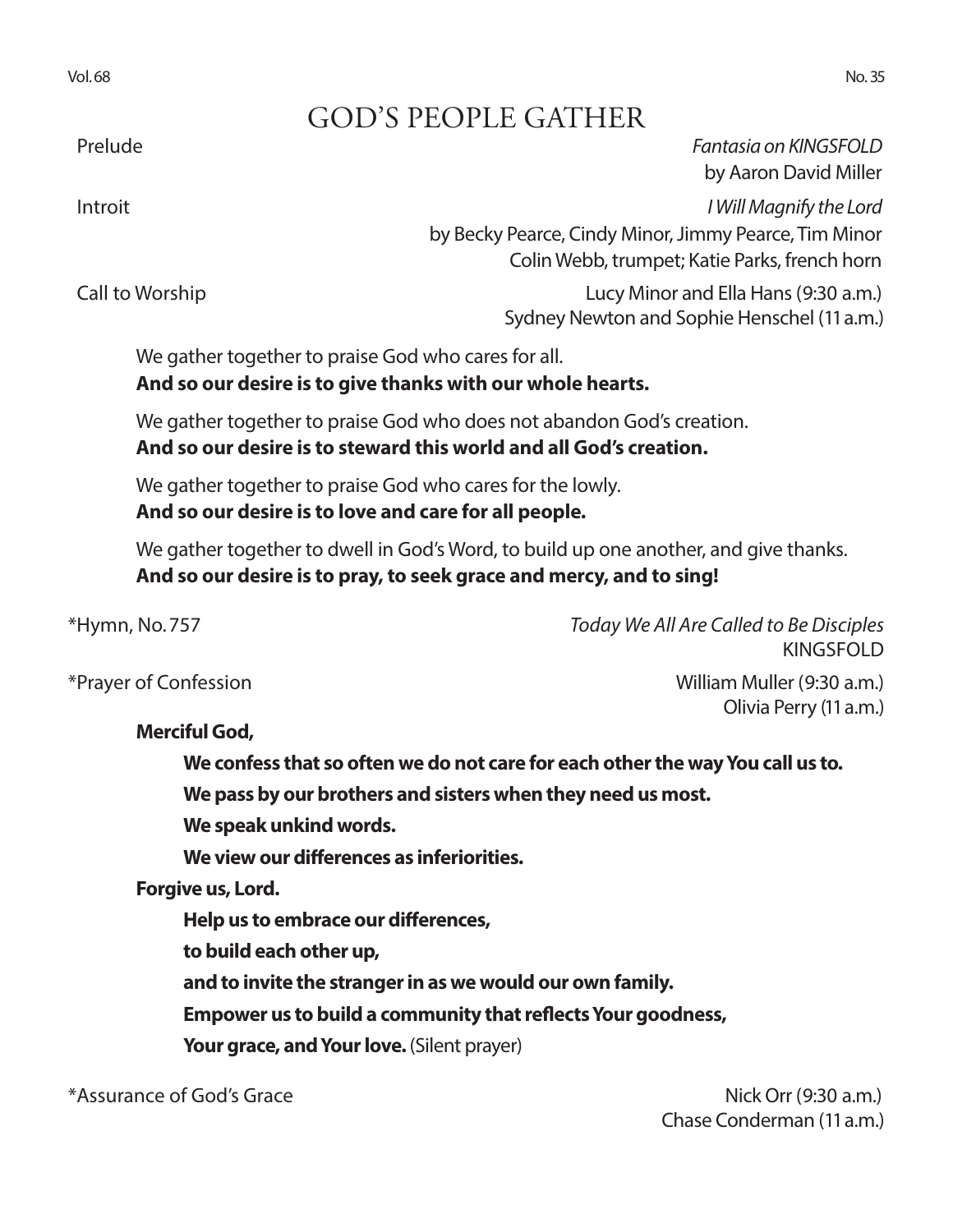\*Response



PROCLAMATION OF THE WORD

Time with Children **Robbie Veglahn and Graham Nunnelee** 



Prayers of the People and the Lord's Prayer Maggie Schutt and Emma Barickman (9:30 a.m.) Abby Schipfer and Sam Vaughan (11 a.m.)

**Our Father, who art in heaven, hallowed be thy name.**

**Thy kingdom come, thy will be done, on earth as it is in heaven.**

**Give us this day our daily bread;**

**and forgive us our debts, as we forgive our debtors;**

**and lead us not into temptation, but deliver us from evil.**

©  **For thine is the kingdom and the power and the glory, forever. Amen.**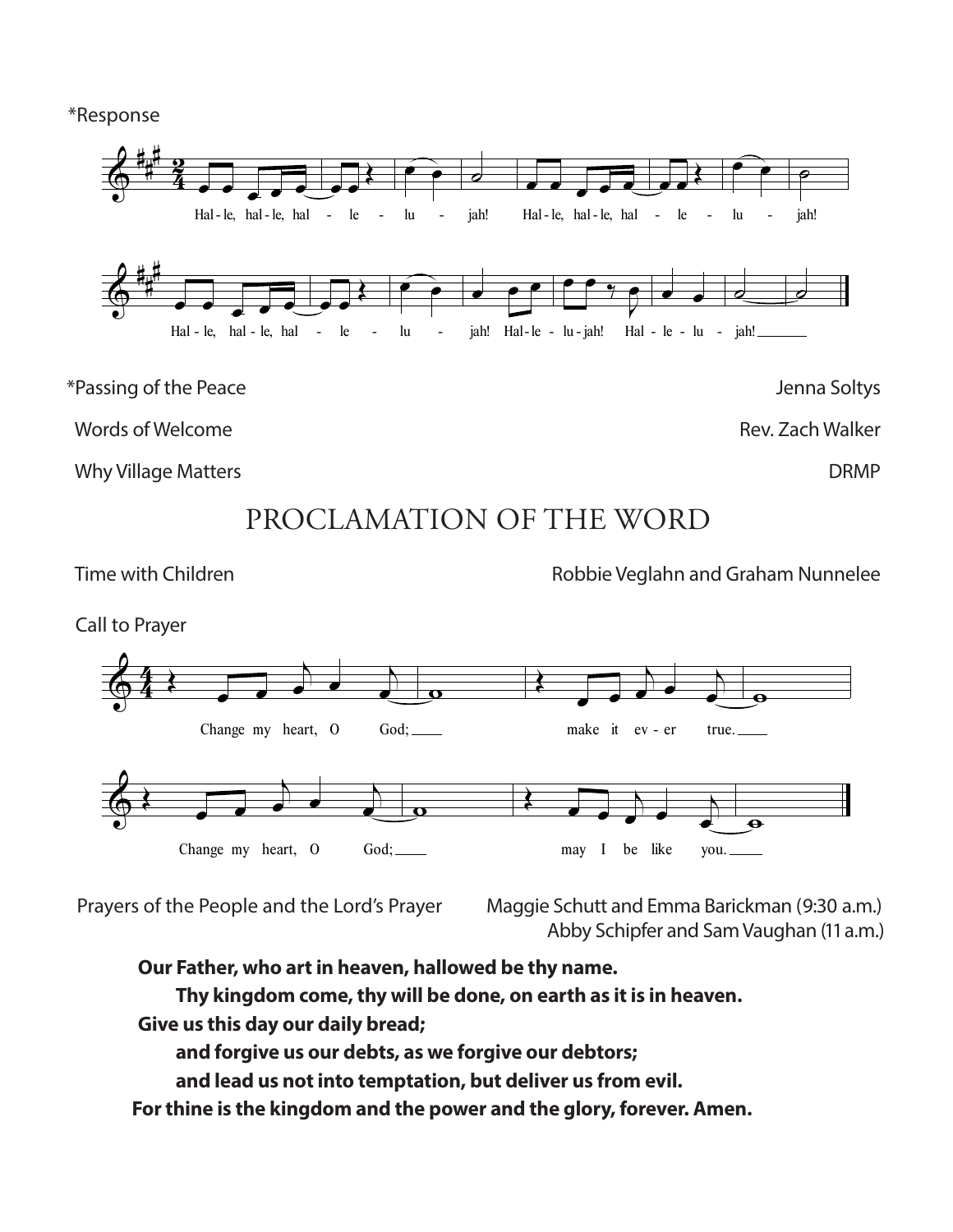Prayer for Illumination **Prayer for Illumination** Katie Parks (9:30 a.m.)

 Anthem *Higher Ground* music: Carol Strommen; Village Voices

Cece Fletcher (11 a.m.)

Scripture Reading **Colossians 3:12-17** (pg. 1074)

Sermon **Better Together** Grace Strongman *Better Together* Grace Strongman Henry Kartsonis Anna Dierks

**NETTI FTON** 

## RESPONSE TO THE WORD

\*Hymn, No. 475 *Come Thou Fount of Every Blessing*

Ofertory *When the Saints*

music: Sarah Groves; arr. Kevin Dolan; Hannah Haefele, fute; Amy Jantz, clarinet; Jenny Hull, cello; Village Voices

\*Response

**Great God of every blessing, of faithful, loving care, you are the fount of goodness, the daily bread we share. How can we hope to thank you? Our praise is but a start. Sincerely and completely I ofer you my heart.**

| *Prayer of Dedication | Kennedy Krumm (9:30 a.m.)                               |
|-----------------------|---------------------------------------------------------|
|                       | Ben Blickhan (11 a.m.)                                  |
| $*Hymn$ , No. 853     | We Are Marching in the Light of God<br><b>SIYAHAMBA</b> |
| *Benediction          |                                                         |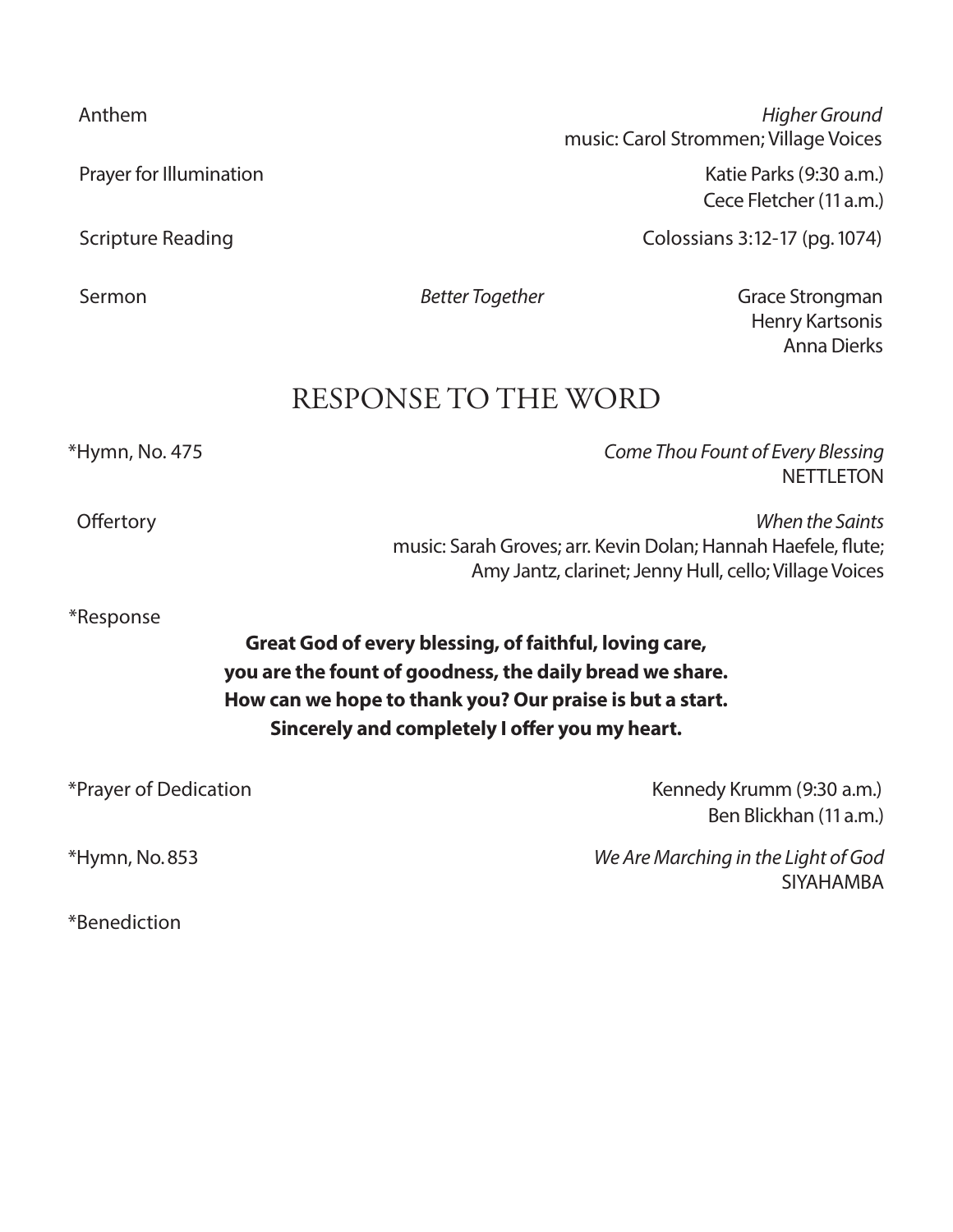### \*Congregational Response

**We are marching in the light of God; we are marching in the light of God. We are marching in the light of God; we are marching in the light of God. We are marching, oo, we are marching in the light of God. We are marching, oo, we are marching in the light of God.**

\*Postlude

\**All who are able may stand ©* A-705103 for all hymns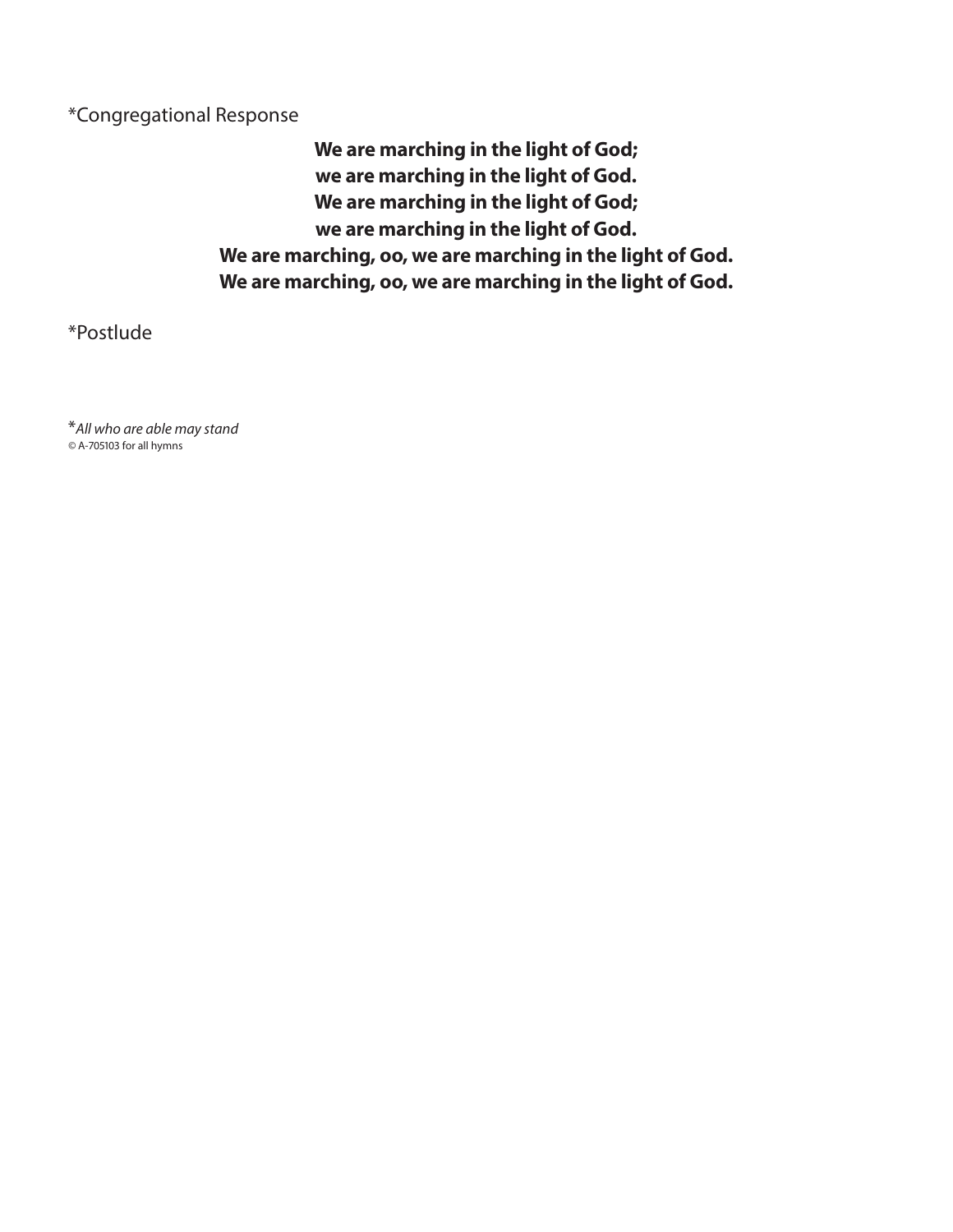## THE CHURCH'S BOOK (Week of August 27, 2017)

The following daily Bible readings were written by Dr. Rodger Nishioka and are ofered for your own personal devotion. You are invited to read the text, think about the refection and questions and allow these to lead you in a time of prayer. of prayer. Pray for your own journey of faith, pray for Village Church, pray for the community around you, and pray for all of creation.

#### **Monday, Aug. 28 Jeremiah 1:4-10**

Bible scholars call Jeremiah "the reluctant boy prophet." When God calls him, Jeremiah protests because of his age and because he believes he is not eloquent. The tone of God's response is one of annoyance. God is not pleased with Jeremiah's self-doubts. The call of Jeremiah reminds us that when God calls, God also equips us to accomplish those tasks that God sets before us. However daunting God's call may seem to you, trust that with God's help, you will accomplish it.

#### **Tuesday, Aug. 29 1 Samuel 3-4:1**

This is a story of how God uses an older adult, Eli, and a young boy, Samuel, to accomplish God's plans for all of Israel. Samuel is being called by God but does not know it. He needs Eli to help him realize that God is calling. God tells Samuel what is about to happen and the consequences are grave for Eli. But Eli insists that Samuel tell him. We need one another to know what God is calling us to do in these days. We need one another, all generations, to discern God's words of comfort and challenge.

#### **Wednesday, Aug. 30 2 Kings 5:1-19**

Much of what is written and preached about from this story focuses on the Aramean commander Naaman and his healing and conversion through the prophet Elisha. But what is often missed is that the story hinges on one person: an unnamed Hebrew slave girl. Having been taken from her homeland, she still chooses to help the commander be healed and through her, he and his whole household come to know God. What generosity and what faith! Young people often do that. They see hope and possibility where others do not or cannot.

#### **Thursday, Aug. 31 Luke 2:41-52**

This is the only story we have in the gospels about Jesus as a young person. At frst, it seems that Jesus gets lost but is that really the case? Instead of going home with his parents, he makes his way to the temple to learn more about God and when his exasperated parents fnally fnd him, Jesus wonders why it did not occur to them that he would be in the temple, his "father's house." Young people have a way of showing us new and unexpected ways to be faithful to God just as the boy Jesus did for his parents.

#### **Friday, Sept. 1 Acts 2:17-21**

On the day of Pentecost when the Holy Spirit created the church, Peter explained what was happening by quoting from Joel 2:28-32. He names young people in particular as having two responsibilities: to be the church's prophets and visionaries. Prophets speak God's truth. Visionaries help us see the world as God sees it. Young people do that for us. We need them among us so that we may hear God's truth and see the world as God does.

#### **Saturday, Sept. 2 1 Timothy 4:12-16**

The Apostle Paul has appointed Timothy, a young man, to be the leader of the church at Ephesus. Apparently, it is not going well. Some of the older church members resent someone so young being their leader. Paul encourages Timothy to "not neglect the gift that is in you." Older persons bring a gift of wisdom gained through experience but many young people bring the gift of seeing a future unhindered by the past. Pray that God would open our hearts to receive the gifts God has given to young people so that instead of resenting the leadership of young people, we would welcome and celebrate it!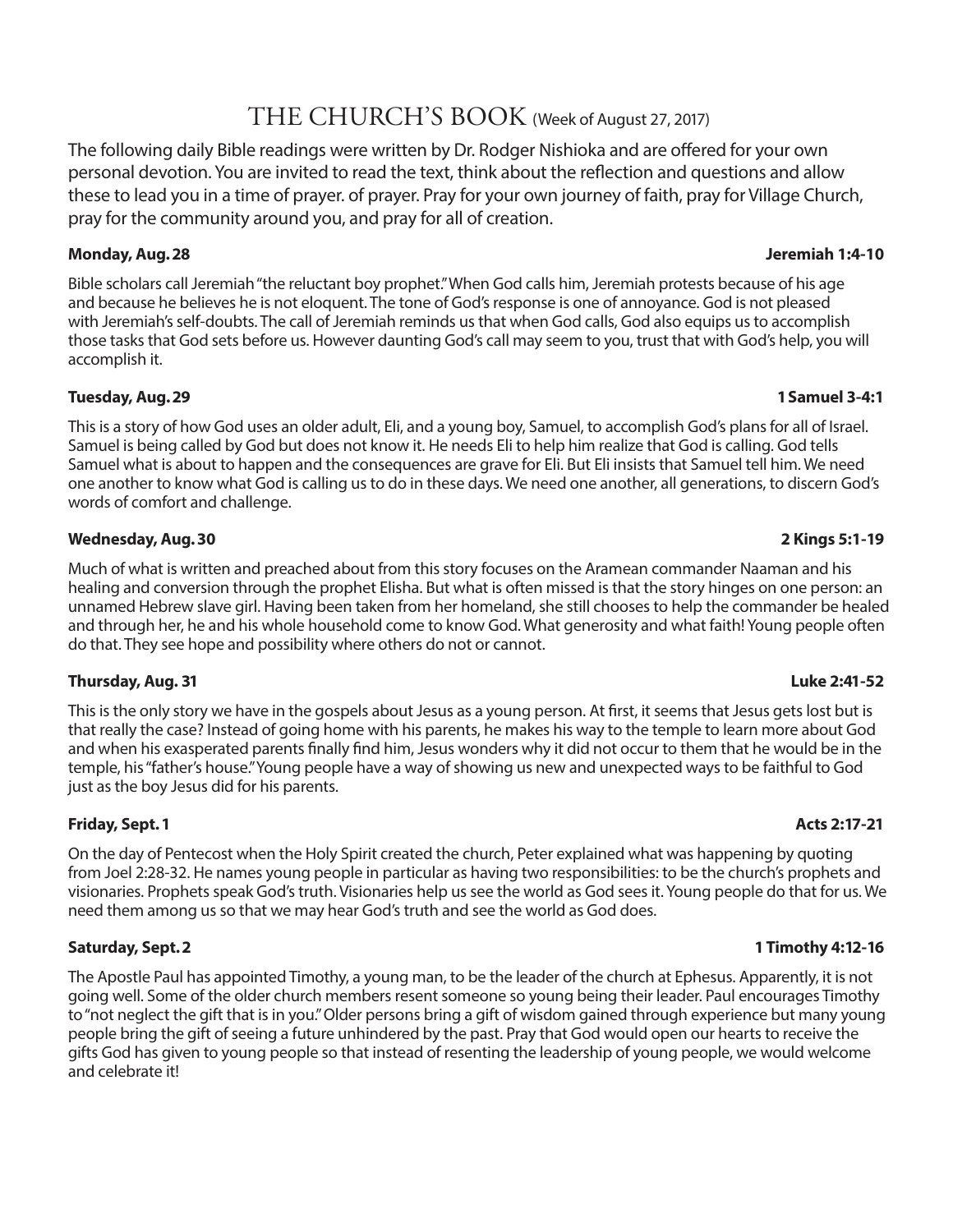## INVITING YOU TO SHARE YOUR MUSICAL GIFTS

We hope you'll join us this fall! Rehearsals begin right after Labor Day. Here is our schedule of "frst rehearsals" – hope to see you there!

### **Wednesday, Sept. 6**

**The More Love Chorale (our Once-a Month Choir)** 6:30-7:30 p.m., Room 15

Contact Will Breytspraak **–** william.breytspraak@villagepres.org

**Village Ringers (our advanced fve-octave hand bell choir)**

5:30-6:45 p.m., Room 14 Contact Elisa Bickers **–** elisa.bickers@villagepres.org

#### **Village Brass**

7-8:15 p.m., Sanctuary Contact Matthew Shepard **–** matthew@villagepres.org

### **Thursday, Sept. 7**

**Morning Bells (our intermediate hand bell choir)** 10-11 a.m., Room 14 Contact Will Breytspraak **–** william.breytspraak@villagepres.org

#### **Alegrìa Choir (our young adult choir)**

6:45-7:15 p.m. (snacks at 6:30 p.m.), Room 14 Contact Elisa Bickers **–** elisa.bickers@villagepres.org

#### **Village Choir**

7-8:30 p.m., Sanctuary Contact Will Breytspraak **–** william.breytspraak@villagepres.org

**Chamber Choir** 8:40-9:40 p.m., Room 14 Contact Matthew Shepard **–** matthew@villagepres.org

#### **Sunday, Sept. 10**

**Morning Stars (separate K-2nd & 3-6th grade choirs)** 10:30-11 a.m. (a part of the 9:30-11 a.m. Kids' Kingdom program) Contact Jenny Hull **–** jenny.hull@villagepres.org

**Village Voices Youth Choir**

5-6:30 p.m., Room 14 Contact Matthew Shepard **–** matthew@villagepres.org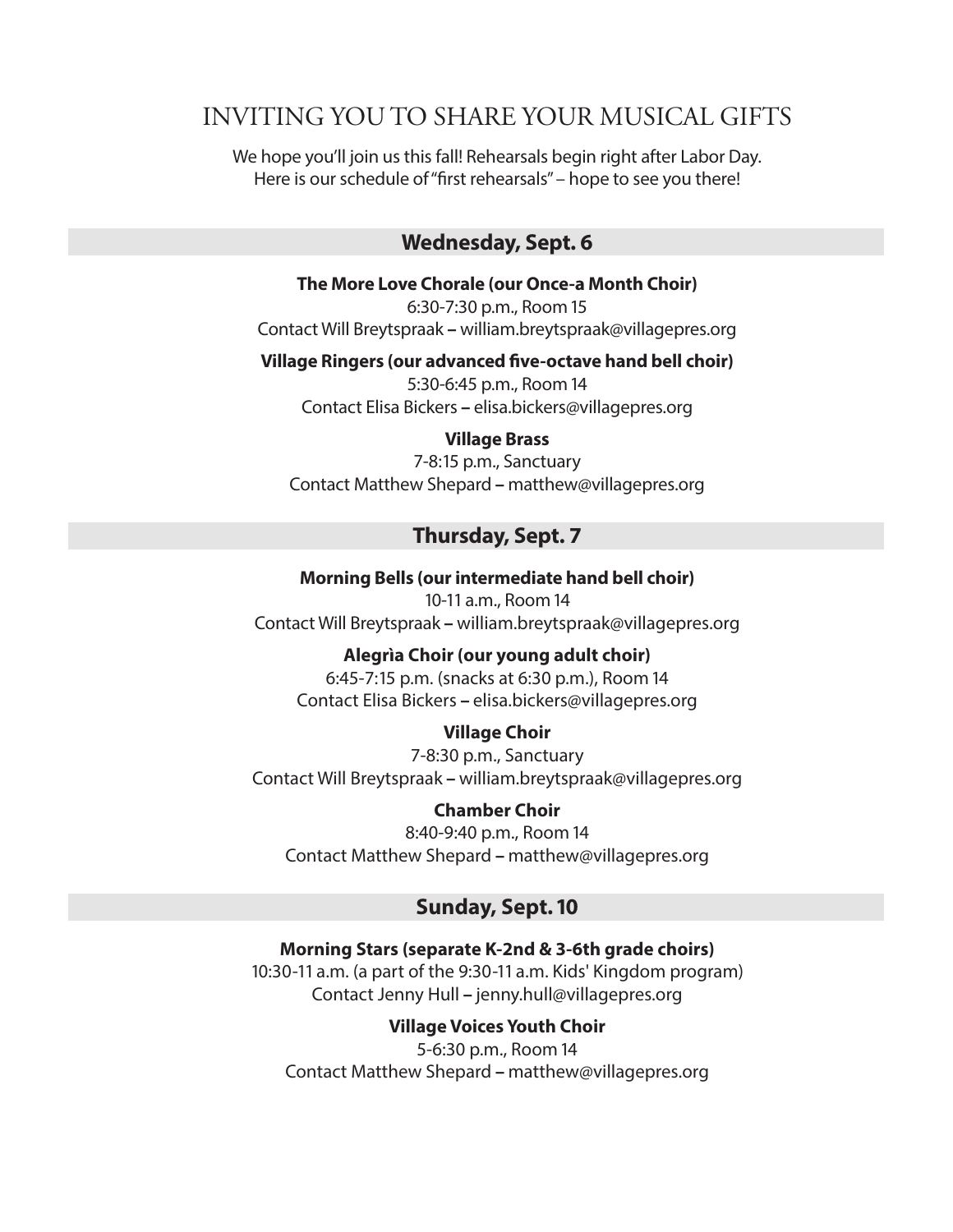# TODAY AT VILLAGE

**WELCOME TO VILLAGE CHURCH!** Please join us every week. Refreshments are available in Friendship Hall following the worship service.

**THE FLOWERS IN THE CHANCEL TODAY** are given to the Glory of God in loving memory of Mardel, David and Jack Lillard by Dave Lillard.

**THE FOOD PANTRY** – Today is PEANUT BUTTER SUNDAY! If you forgot your jars of peanut butter, you can drop them off at church on your next visit or at the Food Pantry. The Pantry is in need of a volunteer helper to ride with a trained truck driver to pick up donations from grocery stores on two Fridays a month from 7:30-11 a.m. The volunteer must be able to lift up to 50 pounds. Contact Susan Webb at 913-671-2314.

**WORSHIP BAGS** are available for children to use as tools in worship. Please return the bags to the baskets located in the Narthex at the end of the worship service.

# CHILDREN AND FAMILY MINISTRY

**PRESCHOOL CHURCH SCHOOL** – Parents should check in their preschool-age child on the first floor in the Preschool wing. Church school classes are available at 9:30 and 11 a.m.

**BROADLY GRADED SUNDAY SCHOOL** – Children who have completed grades K-5 meet from 9:30-10:30 a.m. in Room 203 (Creation Station) for a totally fun way to look at favorite New Testament stories.

## **NO CHURCH SCHOOL NEXT SUNDAY, SEPT. 3.**

## ADULT EDUCATIONAL MINISTRY

**NOW THAT YOU HAVE YOUR GOOGLE ID, WHAT DO YOU DO WITH IT?** – On Sept. 6, learn how the Google suite of products can be used to collaborate with others while doing God's work in the church and the community. 6:30-8 p.m. in Room 316.

### **REGISTRATION IS NOW OPEN FOR FALL VILLAGE U CLASSES**

**ERNEST HEMINGWAY** – After spending a year with William Faulkner, we are going to turn our attention this semester to three works from his literary antithesis (and sometimes rival) Ernest Hemingway. We will be using the following: *The Sun Also Rises* ISBN-10: 0743297334 ISBN-13: 978-0743297332; *A Farewell to Arms* ISBN-10: 1476764522 ISBN-13: 978-1476764528; *For Whom the Bell Tolls* ISBN-10: 0684803356 ISBN-13: 978-0684803357. For the frst class, please read *The Sun Also Rises*. 6:30-8 p.m. Thursdays, Sept. 7-Oct. 19, in Room 232.

**ESPECIALLY FOR WOMEN** – Two of our wisest spiritual giants, His Holiness the Dalai Lama and Archbishop Desmond Tutu, "have survived more than ffty years of exile and the soul-crushing violence of oppression. We will discuss their book, *The Book of Joy: Lasting Happiness in a Changing World*. To purchase a book (\$21), contact Marianne Weber. 913-671-2333 or marianne.@villagepres.org. Taught by Rev. Diane Quaintance. 9:30-11 a.m. Fridays, Sept. 8-Dec. 29, Room 132.

**BREAKFAST AND BIBLE WITH YOUR BUDDIES** - Join Rev. Tom Are for a morning Bible study. We reconvene Tuesday morning, Sept. 23 in Friendship Hall. Breakfast is at 7:30 a.m., with Bible Study and conversation beginning at 7:50 and concluding at 8:30. This fall we will read through some of the most interesting stories in the Book of Genesis. Join us! To make a reservation for breakfast, please contact marianne.weber@villagepres.org. Cost: \$6. Child care is not available.

### **SUNDAY MORNING ADULT CLASSES RESUME SEPT. 10: 9:30 a.m.**

**Faith Journey** – The class will study the book, *The Witness of Religion in an Age of Fear,* by Michael Kinnamon. We live in a world driven by fear. But should we allow fear to play such a large role in our lives? According to the religions of the world, the answer is no. Led by Kathy Ray. Room 230.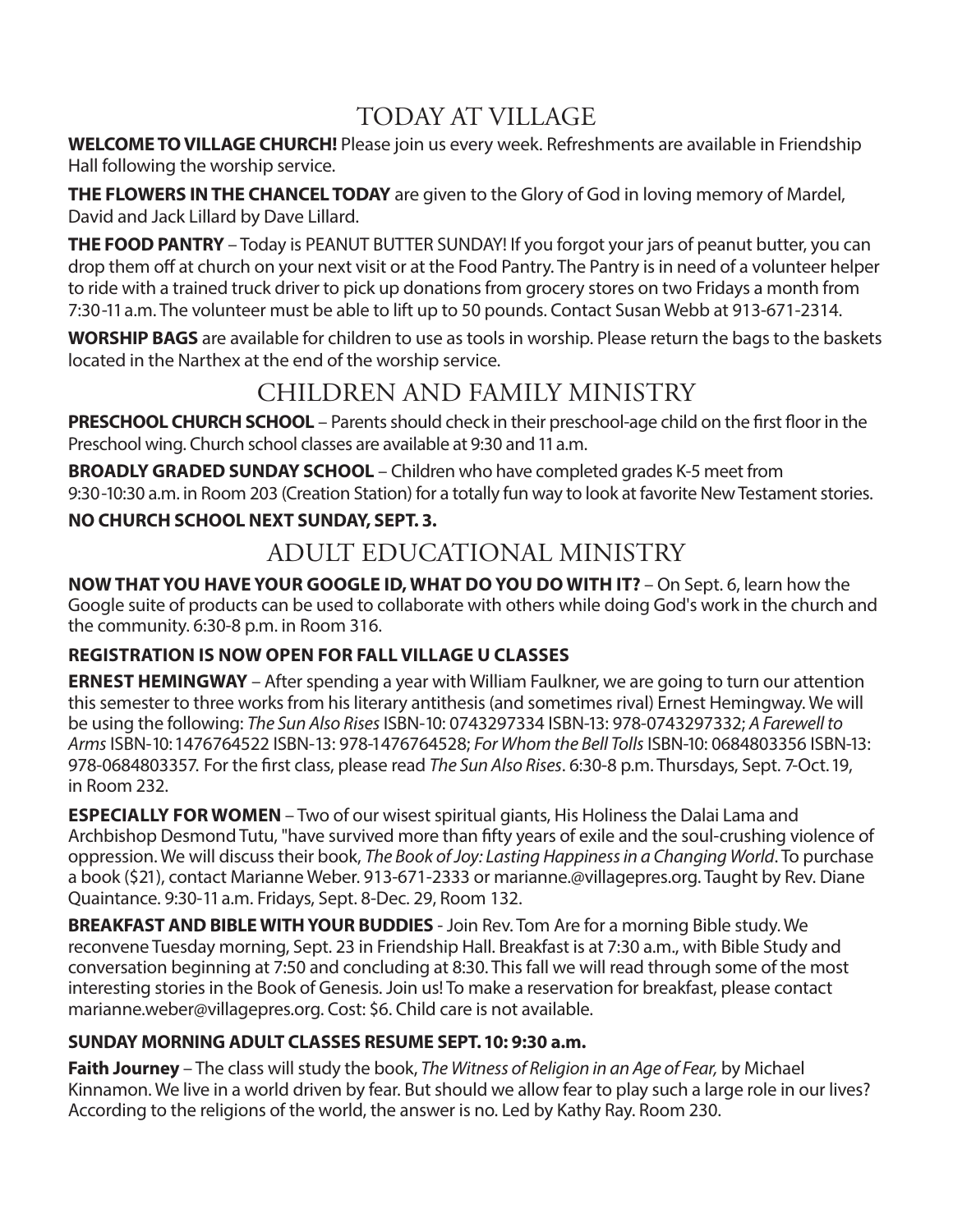**Foundations of Faith – When Egypt Was in Israel's Land** – Biblical tradition holds that ancient Israel was unique and distinct from these other peoples and nations. Can this assertion still be maintained? This class, led by Rev. Dwight Tawney, will explore the impact that Egypt exercised on the religion and culture of the emerging community of Israel. Room 15.

**Growing Together** class is for adults in their 40's and 50's who are interested in growing together in context of their families. Most participants either have kids at home or are empty nesters. Growing Together welcomes anyone who is looking for opportunities to grow using Christ's principles as we apply Jesus to our lives today. Room 124.

**Village Forum: The Search for God - Evolving from Search into Theology** - This three-week series continues the fve week series led by John Borden in the spring. The Sept. 10 class will treat the development of our beliefs into theology. Room 127.

# CONNECTIONAL MINISTRIES

**WEDNESDAY NIGHT DINNERS RESUME SEPT. 6** – Our menu for Sept. 6 is BBQ pulled pork with Carolina mustard sauce GF, BBQ pulled chicken GF, baked beans GF, macaroni & cheese V, vegetable and dessert. The salad bar opens at 5:15 p.m.; hot food bufet is open 5:30-6:30 p.m. Full meal with salad bar and dessert is \$7. Salad bar and dessert is \$6. Children ages 4-10 are \$3 and children age 3 and under are no charge. Contact Liz Middleton (913-671-2359) or liz.middleton@villagepres.org for reservations by noon Monday, Sept. 4. New this fall is "standing reservations" will only be available on a pre-pay basis. You may purchase as many meals as you would like for specifc dates. People who are pre-paid will go through an "express" line for easier access into Friendship Hall. Those who pre-pay for September-December (14 meals @ \$98) will receive a discounted price of \$90.

## MISSION

**VILLAGE CHURCH COOKS A MEAL AT CROSS-LINES** - Friday, Sept. 8, Village will for cook and serve a meal at the Cross-Lines kitchen in Kansas City, Kan. We need two to three people from 9:30-11 a.m. for prep and six to seven volunteers to serve and clean up from 11:15 a.m.-1:30 p.m. Please drop off cookie donations at the church reception desk from 8 a.m.-4 p.m. on Thursday, Sept. 7. If you can help, contact Marianne Weber at 913-671-2333 or marianne.weber@villagepres.org.

# MUSIC MINISTRY

**SECOND THURSDAY RECITALS RESUME SEPT. 14** – Join us at 12:15 p.m. the second Thursday of every month for a free, 30-minute recital in the Village on Mission Chapel or Sanctuary. Dr. Lara West will play the Village pipe organ at 12:15 p.m. Thursday, Sept. 14. Dr. West is on the music faculty at Benedictine College. She also serves as music director at Good Shepherd Lutheran Church in Lawrence, Kan.

# PASTORAL CARE AND COUNSELING

**JOIN US FOR THE FAITH AND GRIEF LUNCH SEPT. 5** – The next Faith and Grief lunch is at noon Tuesday, Sept. 5, in Friendship Hall. Small table discussion follows a presentation and a box lunch is provided. If you are grieving, or know of someone who is hurting, join us. Register online at faithandgrief.org or call 469-251-9612. For more information contact Linda Alley at linda.alley@villagepres.org or 913-671-2327.

**GROWING THROUGH GRIEF STARTS SEPT. 6** – If you have lost a loved one, consider coming to Growing Through Grief. This fve-week class is designed to help people discover God's graceful healing presence during this difficult time. The next series will be every Wednesday evening, 6:30-7:45 p.m. Sept. 6–Oct. 4, in Room 124. Contact Linda Alley at 913-671-2327 or linda.alley@villagepres.org for more info or to register.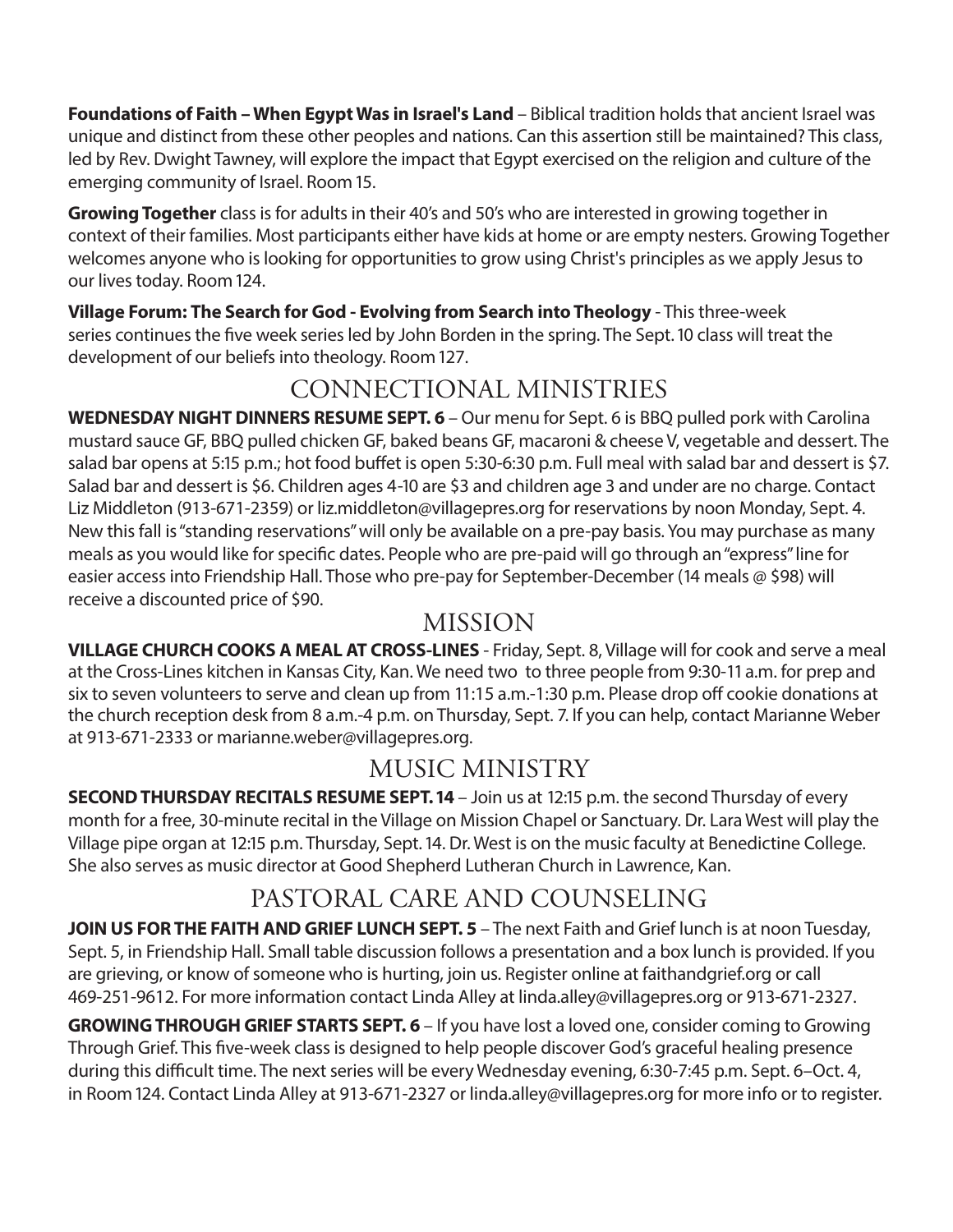**CAREER CONNECTIONS STARTS IN SEPTEMBER** – Searching for a new job? Career Connections provides information on resumes, interviews and more. Classes will be at 6:30 p.m. on Tuesdays, Sept. 26-Oct. 10, in Room 230. If you are interested in attending, contact linda.alley@villagepres.org or 913-671-2327.

**VILLAGE VISITORS** needs volunteers, so please consider serving God's people by visiting our members who are not always able to visit us here in worship. This is how you can help us bring Village to some of our very own. Pastoral Care and Counseling is looking for 15 to 20 volunteers to join this ministry starting this fall. For further information, please contact Rev. Len Carrell at len.carrell@villagepres.org.

**MEMORIES IN THE MAKING** is a new Village Church ministry in collaboration with the Alzheimer's Association that helps persons with Alzheimer's to discover inner expressions longing to be released through watercolor painting. Pastoral Care and Counseling is seeking fve to six volunteers to sit with persons with Alzheimer's and/or other memory challenges as they paint. You need not be a painter. Sessions will be twice a month on Wednesdays and last an hour. Contact Rev. Len Carrell at len.carrell@villagepres.org.

# PRESBYTERIAN WOMEN

**PW CREPES AND CONVERSATION** – Treat yourself and invite a friend to learn about the energizing PW Bible Study of the Gospel of John, PW Mission work and other opportunities as you enjoy complimentary crepes and refreshments from 9:30-11 a.m. Wednesday, Sept. 13, in Friendship Hall. Reservations are required. RSVP by visiting the PW table in Friendship Hall today or contact Marianne Weber at 913-671-2333 or marianne.weber@villagepres.org by Sept. 6. Child care is available by contacting Pam at 913-671-2352 or pam.southerland@villagepres.org.

**MISSION SEWING** has a few openings in the afternoon for women who would like to work from 1-3 p.m. We also need non sewers who can stuff pillows and do some hand stitching, and pressing. Contact Edie Hultman at 913-432-3515 (home) or 913-671-2329 (sewing room) any Tuesday from 8:30 a.m.-noon or 1-3 p.m.

# YOUNG ADULT MINISTRY

**BIER AND BIBLE** – 7 p.m. Thursday nights at KC Bier Co. (if bad weather, meet upstairs at Village Church). This summer marks one year since the inception of this young adult community. For the month of August we're going to look to Bonhoeffer as we examine what community is, who we are, and who God is calling us to be, together. Pizza provided! All 20s and 30s welcome.

**BECKY BLISS NAMED YOUNG ADULT MINISTRY COORDINATOR** - In addition to her duties providing music leadership for The Gathering, Becky Bliss is now serving as the Young Adult coordinator for Village Church on Mission. "I could not be more thrilled and honored to serve the church in this way . . . so excited to be even more involved with this fellowship of amazing, smart, passionate young adults," said Becky. "Becky will be working with us 20 hours a week to ensure that we can keep GROWING in all the right ways," said Rev. Hallie Hottle, pastor of Young Adult Ministry. "She's brilliant. And kind. And super cool. Let's celebrate that our God is cool, and continuing to do good things among us."



# YOUTH MINISTRY

**HIGH SCHOOL AND MIDDLE SCHOOL SUNDAY SCHOOL CLASSES** – Today we are all in worship together as we celebrate Youth Sunday!

**KICKOFF IS SEPT. 10** – All of our weekly events begin the Sunday after Labor Day: Sunday school, SNL (high school youth group), GPS (middle school youth group), and the new Early Table (morning devotional for high schoolers).Check villagepresyouth.org for more details.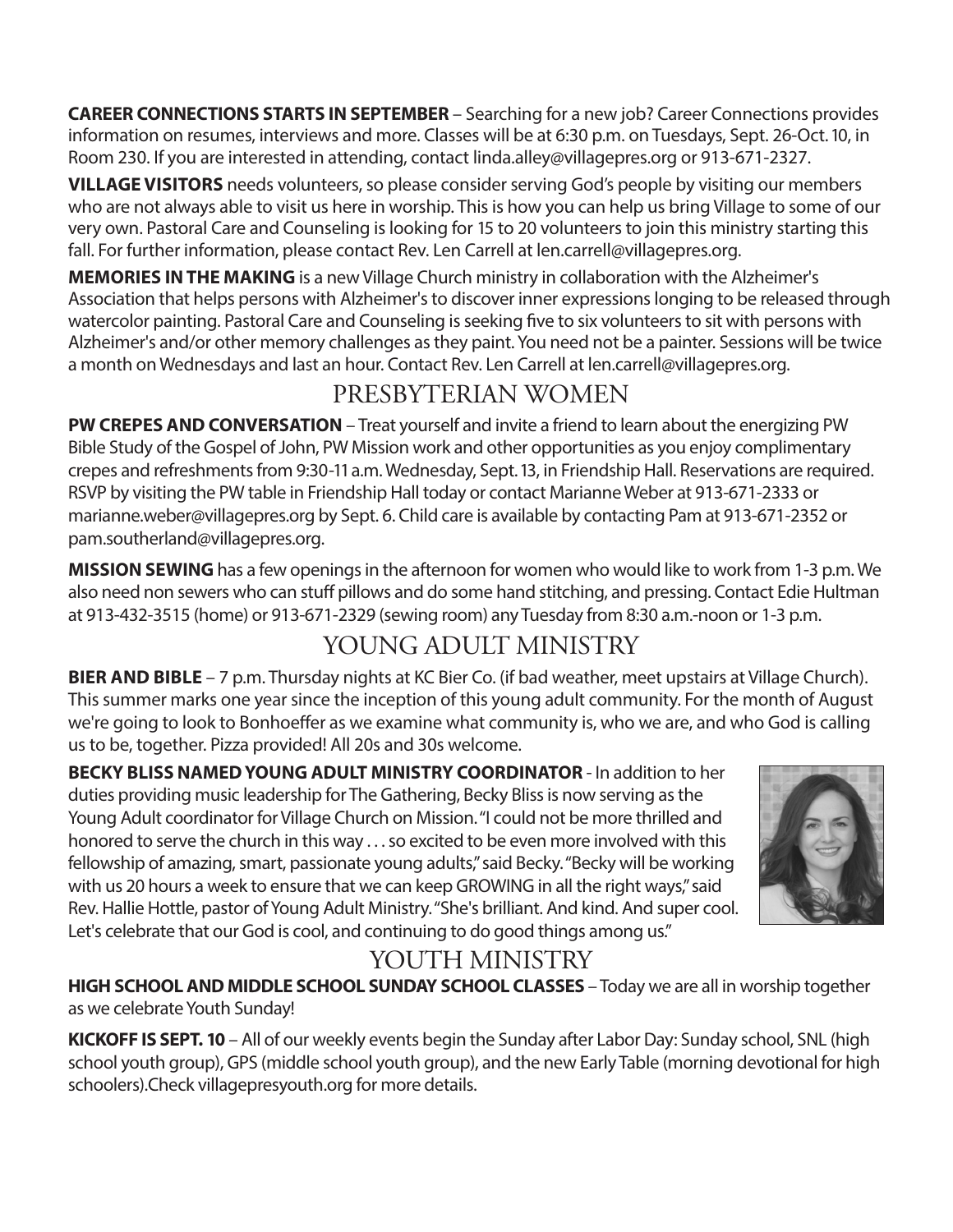## **Visiting Scholar Save the Date: March 2-3, 2018**



Rev. Dr. Serene Jones, our 2018 Visiting Scholar, will present "What is True: Theology and the American Story" March 2 and 3, 2018 at Village Church on Mission. Dr. Jones is the 16th president and frst woman to head historic Union Theological Seminary in New York. A renowned and progressive scholar in the felds of religion and gender studies, she has produced numerous books, professional papers and lectures worldwide. Join us as Serene challenges us to consider "What is True." Go to villagepres.org/visitingscholar for more information.



# Bring your family, friends and neighbors for delicious eats from six gourmet food trucks. Food is reasonably priced. Enjoy live music by The Aaron Linscheid Trio.

Sponsored by the Connectional Ministries Committee